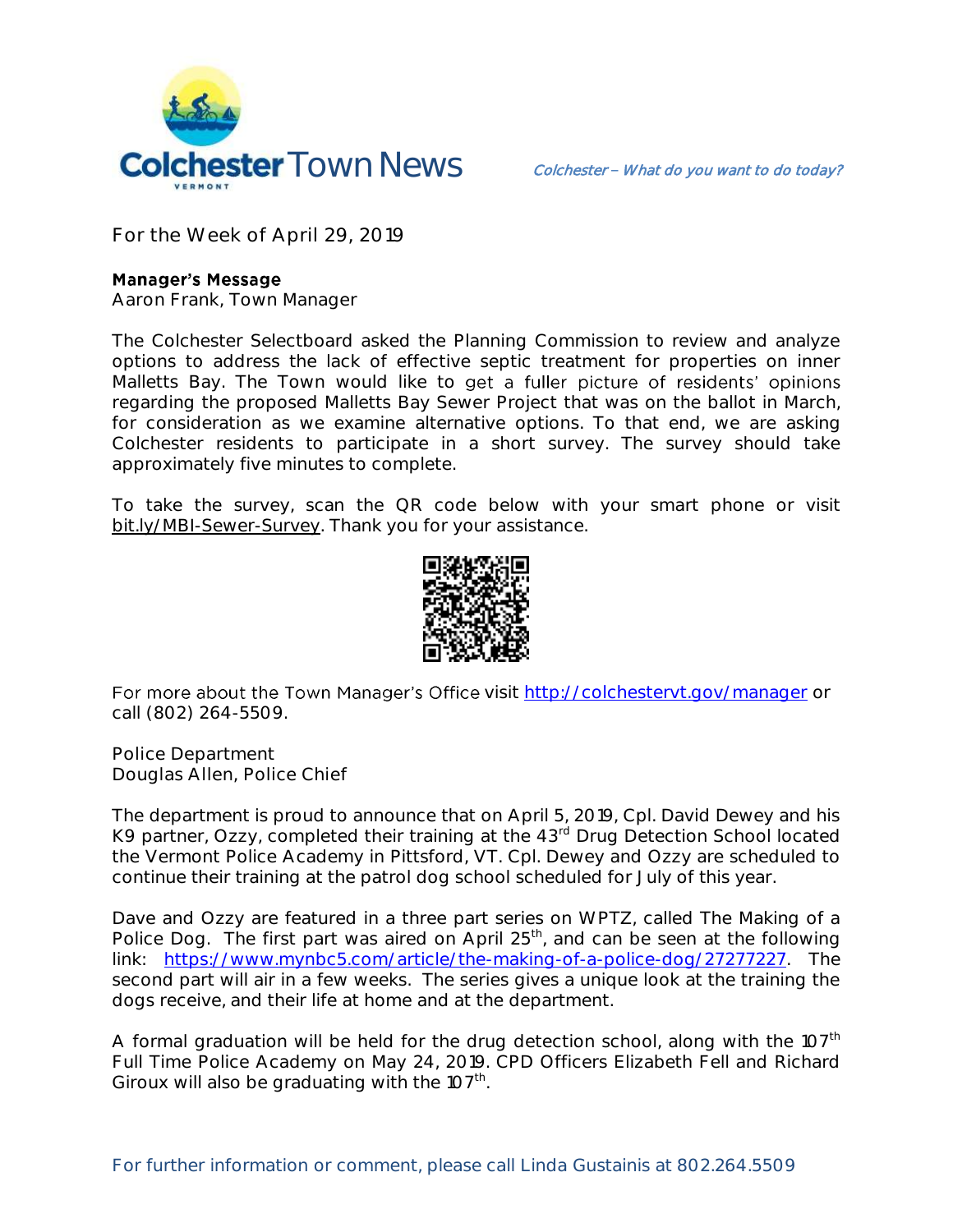

In the past four weeks, the department has responded to 1247 calls for service, a slight increase from the same time period last year. These calls resulted in 43 arrests, including two for residential burglary, one commercial burglary, an Aggravated Operating without Owners Consent, False Pretenses, and Armed Robbery. The department also made an arrest for a commercial burglary that occurred in February of this year.

The men and women of the Colchester Police Department would like to thank Marvin Siple publicly for his dedication to the Town of Colchester, and for his far-too-manyto-mention selfless acts in assisting this agency the past 48 years. Marvin will retire from the Colchester Public Works Department on May 1<sup>st</sup> and his knowledge and dedication will be truly missed. We wish him the best in his well-deserved retirement.

For more about Colchester Police Department visit<http://colchestervt.gov/police> or call (802) 264-5556 (non-emergency).

**Rescue and Technical Rescue Squads Scott Crady, Rescue Chief**

- Colchester Rescue participated in the Big Chill along with the Malletts Bay FD. All had a great time.
- Members from Colchester Rescue covered St Michael's Rescue for a night so their personnel could attend the St Michael's Fire & Rescue annual banquet.
- Asst. Chief Alemy worked with the Colchester Middle School instructing CPR to students.
- The majority of the construction is completed in the ambulance bay. This construction involved removing a small portion of concrete floor, installing new plumbing and replacing the concrete floor. This project has made a big difference in access around the ambulances along with giving us a properly dedicated location for decontamination and emergency eye wash. We want to give a special thanks to the Colchester DPW employees, their hard work and expertise has made this possible.
- There were 151 emergency medical calls in the last 30 days, compared to 101 calls last year for this time frame. Approximately a 33% increase.

For more about Colchester Rescue, please visit [http://colchestervt.gov/rescue](http://colchestervt.gov/rescue/index.shtml) or call (802) 264-5990.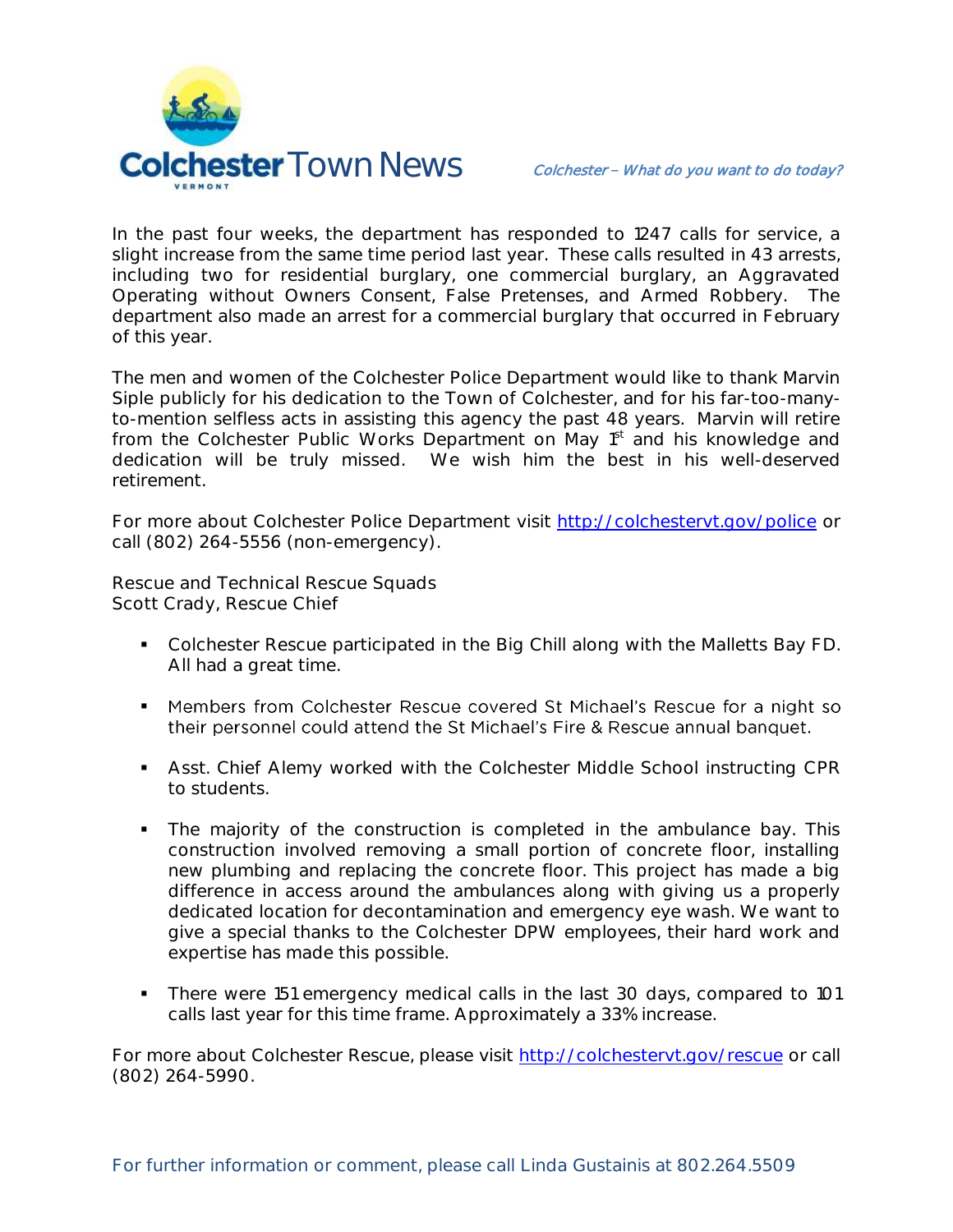

**Upcoming Town Meetings:** 

- **Planning Commission:** 1st & 3rd Tuesdays of the month, 7:00 PM. May meetings: Tuesday, 5/7 and **Monday,** 5/20. *This is a special Wastewater Solutions Forum and will take place at Colchester High School!*
- **Development Review Board:** 2<sup>nd</sup> Wednesday of the month, 7:00 PM. May meeting: 5/8
- **Recreation Advisory Board:** 2nd Wednesday of the month, 7:00 AM. *Champlain Room, 2nd floor.* May meeting: 5/9
- **Conservation Commission:** 3rd Monday of the month, 6:30 PM, at the Bayside Activity Center or per agenda. Next meeting: 4/15
- **Selectboard:** 2nd & 4th Tuesdays of the month, 6:30 PM. May meetings: 5/14 & 5/28
- **Colchester Cemetery Advisory Committee:** 8:00 AM in the Champlain Room, 2<sup>nd</sup> floor. Next meeting: TBA
- **Library Trustees**: 3rd Thursday of the month, 4:30-5:30 PM *at Burnham Memorial Library*. Next meeting: 5/16

(All meetings take place at the Colchester Town Offices, 781 Blakely Road, in the Outer Bay Conference Room on the 3<sup>rd</sup> floor unless otherwise noted.)

**Upcoming events:** 

- **Legislative Hours:** Come meet Colchester Legislators to ask questions or share your thoughts and suggestions! Dates and locations:
	- Town Meeting House: Sunday, 5/19, 2-3 PM
	- $\triangleright$  Town Offices, Champlain Room, 2<sup>nd</sup> floor: Monday, 5/6, 12-1 PM
- Green Up Day: Saturday, May 4, 7:30 AM 2PM. Hot dog barbecue at the PD from noon to 1 PM. Pick up bags at Colchester Police Department starting April 26, 7:30 AM.
	- $\triangleright$  Please note that green bags will not be available at the Burnham Library this year. Green bags will be available ONLY at the Colchester Police Department on Blakely Road so that areas can be assigned and coordinated for bag pick-up after Green Up Day.
	- $\triangleright$  Important: If you wish to pick up trash in a specific area please coordinate where you will be collecting trash with Green Up Coordinator, Theresa Carroll, at [News110@comcast.net.](mailto:News110@comcast.net) This is to ensure that all bags are left on the Town's collection route. If you do not sign up or coordinate your pick up area with the Green Up Coordinator your bags may not be collected from the roadside!
	- 12th Annual Touch-A-Truck: Saturday, May 4, 9:00 10:30 AM (Quiet Time, No Sirens), 10:30 - 11:00 AM (Sirens may be used) Colchester High School Parking Lot; Rain or Shine. FREE!